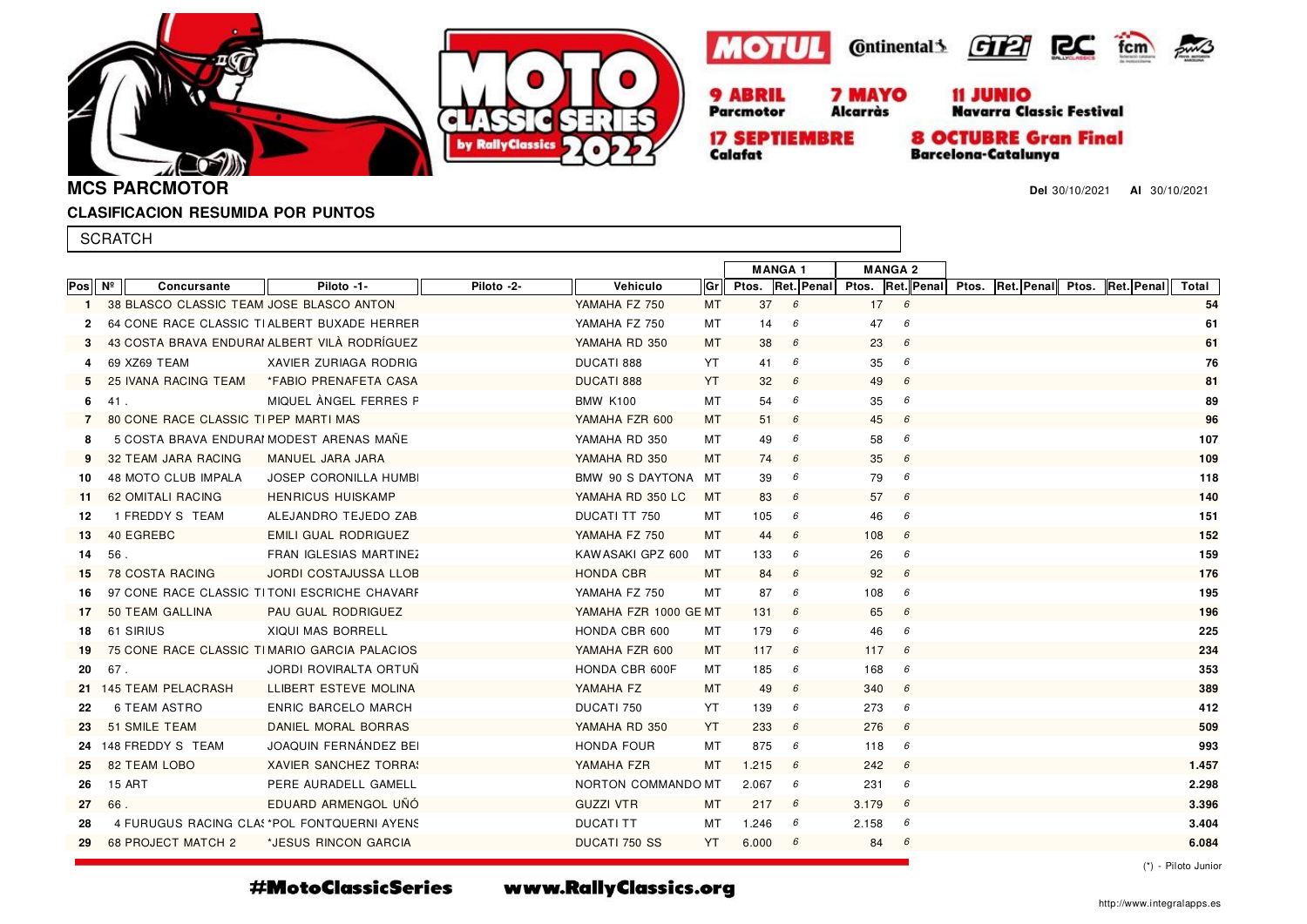







**17 SEPTIEMBRE** Calafat

**Alcarràs** 

**8 OCTUBRE Gran Final** 

**Barcelona-Catalunya** 

**Del** 30/10/2021 **Al** 30/10/2021

**CLASIFICACION RESUMIDA POR PUNTOS**

|     |                          |                                                      |            |                      |       | <b>MANGA1</b> |                  | <b>MANGA 2</b> |    |            |       |            |       |            |        |
|-----|--------------------------|------------------------------------------------------|------------|----------------------|-------|---------------|------------------|----------------|----|------------|-------|------------|-------|------------|--------|
| Pos | Concursante              | Piloto -1-                                           | Piloto -2- | Vehiculo             | l Grl |               | Ptos. Ret. Penal | Ptos.          |    | Ret. Penal | Ptos. | Ret. Penal | Ptos. | Ret. Penal | Total  |
| 30  | 94 MIRU RACING           | *JOEL JOAQUIM CRUZ GA                                |            | HONDA CBR 600F       | MT    | 298           | 6                | 6.000          |    |            |       |            |       |            | 6.298  |
| 31  | 18 MOTO CLUB IMPALA      | PITU PEREZ OTON                                      |            | <b>SUZUKI GSXR</b>   | MT    | 316           | 6                | 6.000          | 6  |            |       |            |       |            | 6.316  |
| 32  |                          | 10 FURUGUS RACING CLA! FERNANDO CAMPOY MOF           |            | DUCATI 900           | MТ    | 4.036         | 6                | 3.098          | 6  |            |       |            |       |            | 7.134  |
| 33  | 58 PROJECT RACING        | ANTONIO SANCHEZ IBAÑI JOAN FABREGAT GRACIA HONDA CBR |            |                      | МT    | 6.000         | 6                | 6.000          | -6 |            |       |            |       |            | 12.000 |
|     | 34 155 SUZUKI I LO SABES | PACO MOYA ARRIAZA                                    |            | SUZUKI GSXR-1100     | мт    | 6.000         | 6                | 6.000          | 6  |            |       |            |       |            | 12.000 |
| 35  | 53 BLOCKMOTOR            | <b>XAVIER ANGRILL VALLES</b>                         |            | HONDA VFR750R RC3 MT |       | 6.000         | 6                | 6.000          | 6  |            |       |            |       |            | 12.000 |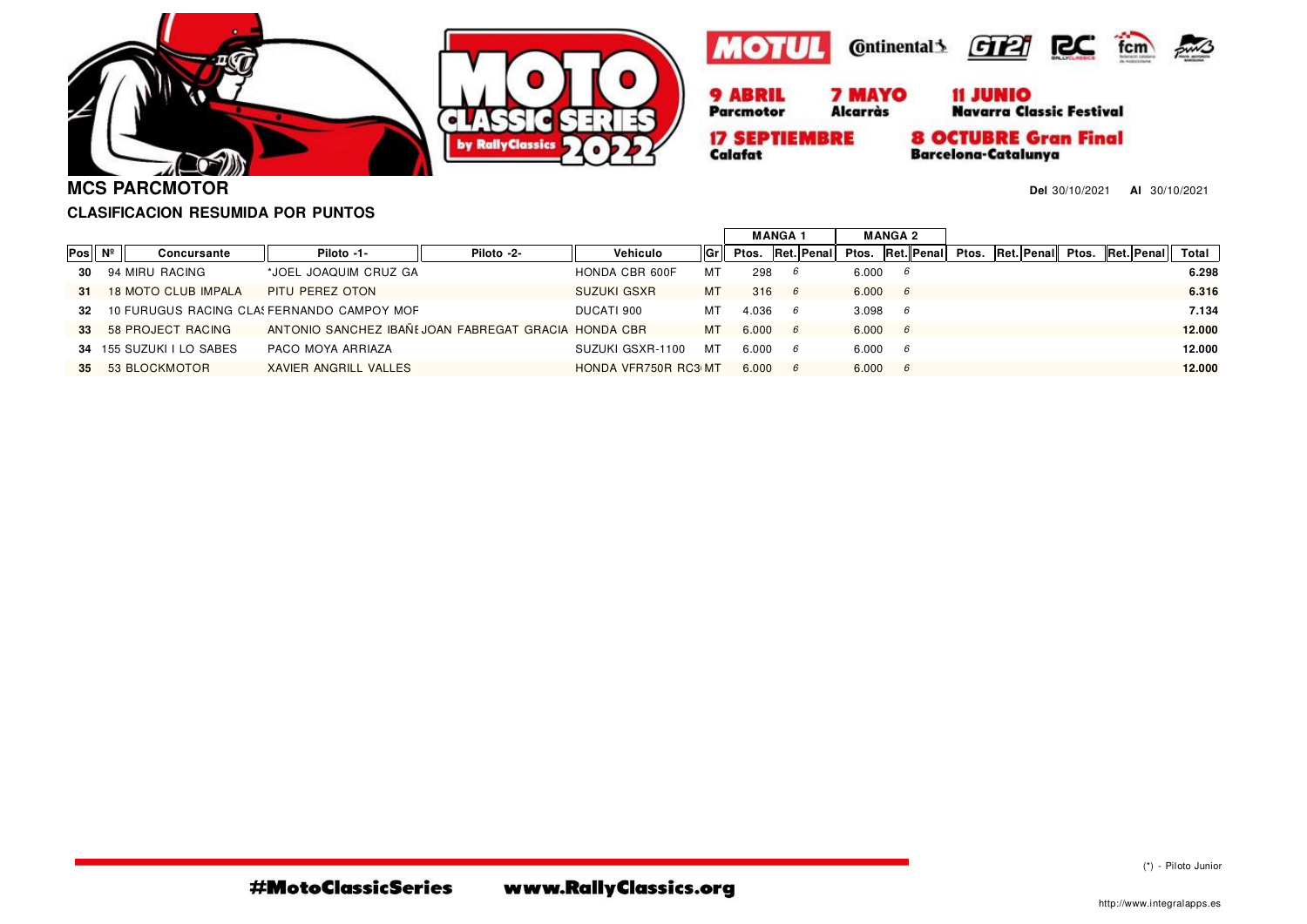







11 JUNIO<br>Navarra Classic Festival

**17 SEPTIEMBRE** Calafat

**8 OCTUBRE Gran Final** 

**Barcelona-Catalunya** 

**Del** 30/10/2021 **Al** 30/10/2021

**MCS PARCMOTOR**

## **CLASIFICACION RESUMIDA POR PUNTOS**

MOTOS

lmt

|              |     |                                          |                                              |            |                       |           | <b>MANGA1</b> |   | <b>MANGA 2</b> |              |                                                                            |  |        |    |
|--------------|-----|------------------------------------------|----------------------------------------------|------------|-----------------------|-----------|---------------|---|----------------|--------------|----------------------------------------------------------------------------|--|--------|----|
| Posl         | Nº  | Concursante                              | Piloto -1-                                   | Piloto -2- | Vehiculo              | Gr        |               |   |                |              | <b>Ptos. Ret. Penal Ptos. Ret. Penal Ptos. Ret. Penal Ptos. Ret. Penal</b> |  | Total  |    |
| $\mathbf{1}$ |     | 38 BLASCO CLASSIC TEAM JOSE BLASCO ANTON |                                              |            | YAMAHA FZ 750         | МT        | 37            | 6 |                | $17 \quad 6$ |                                                                            |  | 54     |    |
| $\mathbf{2}$ |     |                                          | 43 COSTA BRAVA ENDURAI ALBERT VILÀ RODRÍGUEZ |            | YAMAHA RD 350         | МT        | 38            | 6 | 23             | 6            |                                                                            |  | 61     |    |
| 3            |     |                                          | 64 CONE RACE CLASSIC TIALBERT BUXADE HERRER  |            | YAMAHA FZ 750         | МT        | 14            | 6 | 47             | 6            |                                                                            |  |        | 61 |
| 4            | 41. |                                          | MIQUEL ÀNGEL FERRES F                        |            | <b>BMW K100</b>       | MT        | 54            | 6 | 35             | 6            |                                                                            |  |        | 89 |
|              |     | 80 CONE RACE CLASSIC TIPEP MARTI MAS     |                                              |            | YAMAHA FZR 600        | MT        | 51            | 6 | 45             | 6            |                                                                            |  | 96     |    |
| 6            |     | 5 COSTA BRAVA ENDURAI MODEST ARENAS MANE |                                              |            | YAMAHA RD 350         | MT        | 49            | 6 | 58             | 6            |                                                                            |  | 107    |    |
| 7            |     | 32 TEAM JARA RACING                      | MANUEL JARA JARA                             |            | YAMAHA RD 350         | MT        | 74            | 6 | 35             | 6            |                                                                            |  | 109    |    |
| 8            |     | 48 MOTO CLUB IMPALA                      | JOSEP CORONILLA HUMB                         |            | BMW 90 S DAYTONA MT   |           | 39            | 6 | 79             | 6            |                                                                            |  | 118    |    |
|              |     | 62 OMITALI RACING                        | <b>HENRICUS HUISKAMP</b>                     |            | YAMAHA RD 350 LC      | MT        | 83            | 6 | 57             | 6            |                                                                            |  | 140    |    |
| 10           |     | 1 FREDDY S TEAM                          | ALEJANDRO TEJEDO ZAB                         |            | DUCATI TT 750         | МT        | 105           | 6 | 46             | 6            |                                                                            |  | 151    |    |
| 11           |     | 40 EGREBC                                | EMILI GUAL RODRIGUEZ                         |            | YAMAHA FZ 750         | <b>MT</b> | 44            | 6 | 108            | 6            |                                                                            |  | 152    |    |
| 12           | 56. |                                          | FRAN IGLESIAS MARTINEZ                       |            | KAW ASAKI GPZ 600     | МT        | 133           | 6 | 26             | 6            |                                                                            |  | 159    |    |
| 13           |     | <b>78 COSTA RACING</b>                   | JORDI COSTAJUSSA LLOB                        |            | <b>HONDA CBR</b>      | МT        | 84            | 6 | 92             | 6            |                                                                            |  | 176    |    |
| 14           |     |                                          | 97 CONE RACE CLASSIC TITONI ESCRICHE CHAVARE |            | YAMAHA FZ 750         | МT        | 87            | 6 | 108            | 6            |                                                                            |  | 195    |    |
| 15           |     | 50 TEAM GALLINA                          | PAU GUAL RODRIGUEZ                           |            | YAMAHA FZR 1000 GE MT |           | 131           | 6 | 65             | 6            |                                                                            |  | 196    |    |
| 16           |     | 61 SIRIUS                                | XIQUI MAS BORRELL                            |            | HONDA CBR 600         | МT        | 179           | 6 | 46             | 6            |                                                                            |  | 225    |    |
| 17           |     |                                          | 75 CONE RACE CLASSIC TIMARIO GARCIA PALACIOS |            | YAMAHA FZR 600        | MT        | 117           | 6 | 117            | 6            |                                                                            |  | 234    |    |
| 18           | 67. |                                          | JORDI ROVIRALTA ORTUN                        |            | HONDA CBR 600F        | МT        | 185           | 6 | 168            | 6            |                                                                            |  | 353    |    |
|              |     | 19 145 TEAM PELACRASH                    | LLIBERT ESTEVE MOLINA                        |            | YAMAHA FZ             | МT        | 49            | 6 | 340            | 6            |                                                                            |  | 389    |    |
|              |     | 20 148 FREDDY S TEAM                     | JOAQUIN FERNÁNDEZ BEI                        |            | <b>HONDA FOUR</b>     | МT        | 875           | 6 | 118            | 6            |                                                                            |  | 993    |    |
| -21          |     | <b>82 TEAM LOBO</b>                      | XAVIER SANCHEZ TORRA!                        |            | YAMAHA FZR            | МT        | 1.215         | 6 | 242            | 6            |                                                                            |  | 1.457  |    |
| 22           |     | 15 ART                                   | PERE AURADELL GAMELL                         |            | NORTON COMMANDO MT    |           | 2.067         | 6 | 231            | 6            |                                                                            |  | 2.298  |    |
| 23           | 66. |                                          | EDUARD ARMENGOL UNO                          |            | <b>GUZZI VTR</b>      | МT        | 217           | 6 | 3.179          | 6            |                                                                            |  | 3.396  |    |
| 24           |     |                                          | 4 FURUGUS RACING CLA! *POL FONTQUERNI AYEN!  |            | <b>DUCATI TT</b>      | МT        | 1.246         | 6 | 2.158          | 6            |                                                                            |  | 3.404  |    |
| 25           |     | 94 MIRU RACING                           | *JOEL JOAQUIM CRUZ GA                        |            | HONDA CBR 600F        | МT        | 298           | 6 | 6.000          | 6            |                                                                            |  | 6.298  |    |
| 26           |     | 18 MOTO CLUB IMPALA                      | PITU PEREZ OTON                              |            | SUZUKI GSXR           | МT        | 316           | 6 | 6.000          | 6            |                                                                            |  | 6.316  |    |
| 27           |     |                                          | 10 FURUGUS RACING CLA FERNANDO CAMPOY MOF    |            | DUCATI 900            | MT        | 4.036         | 6 | 3.098          | 6            |                                                                            |  | 7.134  |    |
|              |     | 28 155 SUZUKI I LO SABES                 | PACO MOYA ARRIAZA                            |            | SUZUKI GSXR-1100      | МT        | 6.000         | 6 | 6.000          | 6            |                                                                            |  | 12.000 |    |
| 29           |     | 53 BLOCKMOTOR                            | XAVIER ANGRILL VALLES                        |            | HONDA VFR750R RC3 MT  |           | 6.000         | 6 | 6.000          | 6            |                                                                            |  | 12.000 |    |
|              |     |                                          |                                              |            |                       |           |               |   |                |              |                                                                            |  |        |    |

(\*) - Piloto Junior

#MotoClassicSeries

www.RallyClassics.org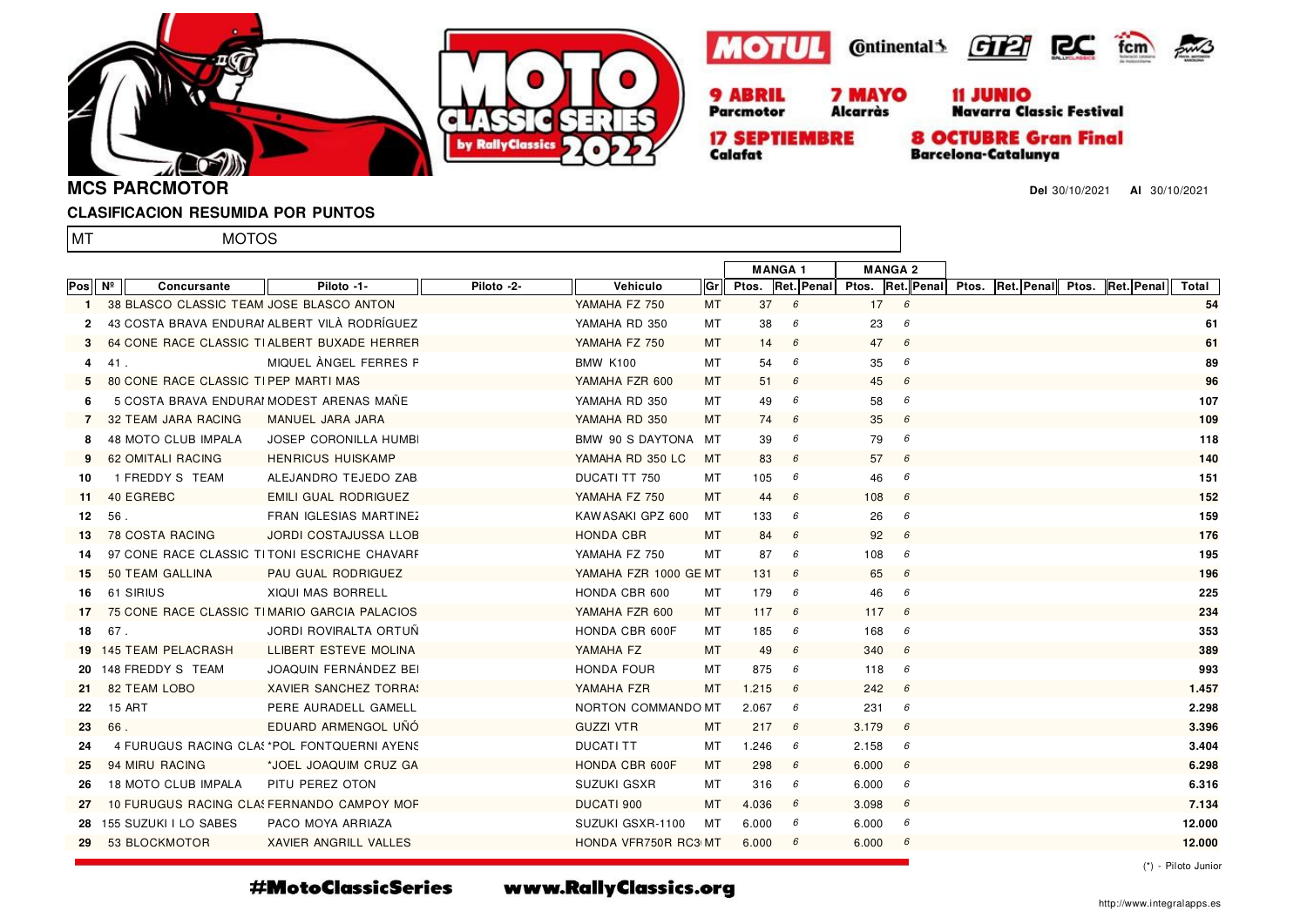

**MCS PARCMOTOR**

**Del** 30/10/2021 **Al** 30/10/2021

## **CLASIFICACION RESUMIDA POR PUNTOS**

|     |                 |                      |                                            |                                          |           |       | <b>MANGA</b> |         |                 |       | <b>MANGA 2</b> |            |       |            |       |            |        |
|-----|-----------------|----------------------|--------------------------------------------|------------------------------------------|-----------|-------|--------------|---------|-----------------|-------|----------------|------------|-------|------------|-------|------------|--------|
| Pos | NI <sup>o</sup> | Concursante          | Piloto -1-                                 | Piloto -2-                               | Vehiculo  | llGr⊥ | Ptos.        | IRet.II | <b>Penal∥</b> . | Ptos. |                | Ret. Penal | Ptos. | Ret. Penal | Ptos. | Ret. Penal | Total  |
|     |                 | RACING<br>58 PROJECT | <b>IBANE.</b><br><b>ANTONIO</b><br>SANCHEZ | <b>FABREGAT</b><br>GRACIA<br><b>IOAN</b> | HONDA CBR | МТ    | 6.00(        |         |                 | 6.000 |                |            |       |            |       |            | 12.000 |